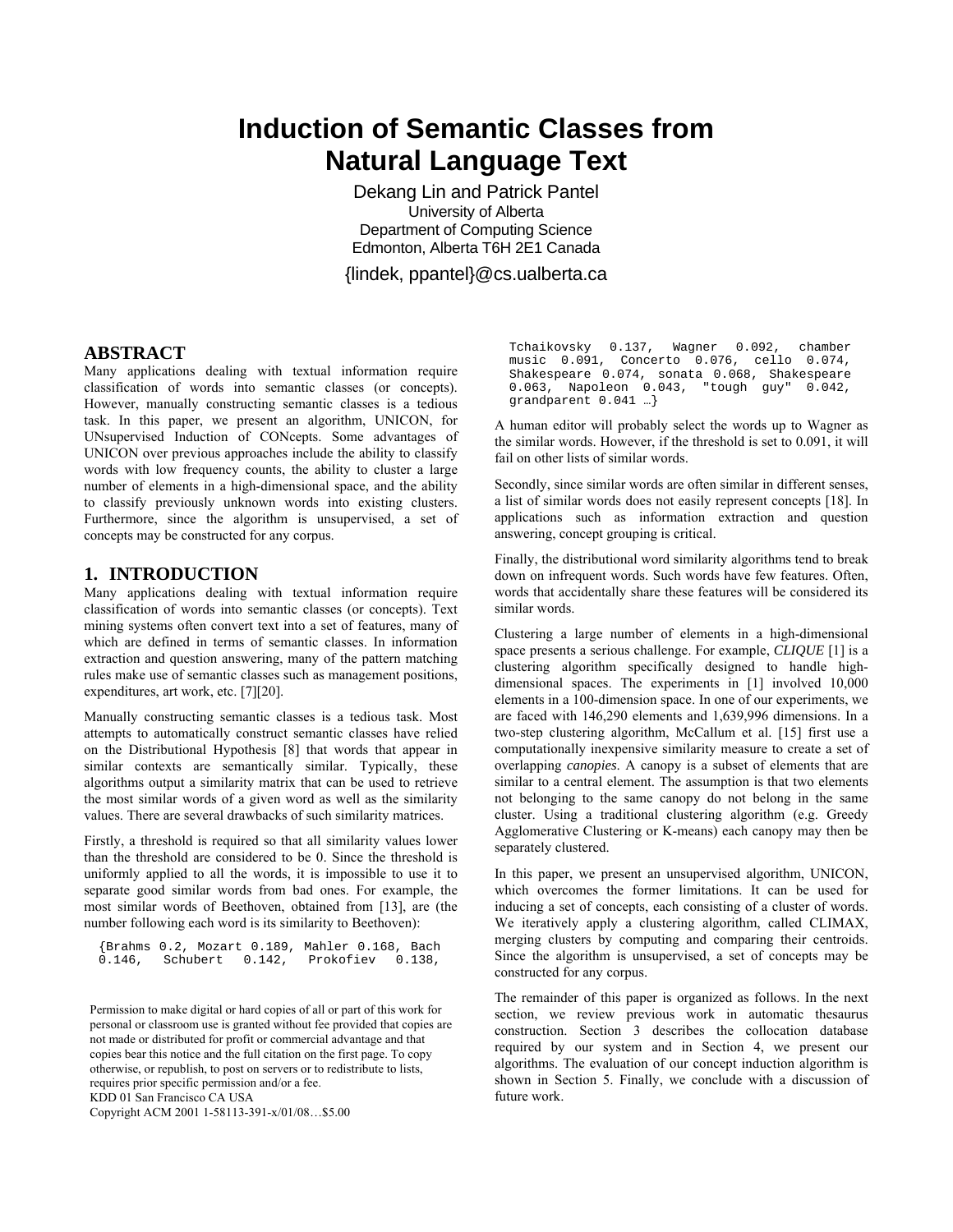|  | Table 1. Excerpts of entries in the collocation database for <i>duty</i> and <i>responsibility</i> [12]. |  |  |  |
|--|----------------------------------------------------------------------------------------------------------|--|--|--|
|  |                                                                                                          |  |  |  |

|                               | DUTY                                                                                                                                                                                                                                                                                                                                                                                                                                                                                                         |                               | <b>RESPONSIBILITY</b>                                                                                                                                                                                                                                                                                                                                                                                                                                                                                                                                                              |
|-------------------------------|--------------------------------------------------------------------------------------------------------------------------------------------------------------------------------------------------------------------------------------------------------------------------------------------------------------------------------------------------------------------------------------------------------------------------------------------------------------------------------------------------------------|-------------------------------|------------------------------------------------------------------------------------------------------------------------------------------------------------------------------------------------------------------------------------------------------------------------------------------------------------------------------------------------------------------------------------------------------------------------------------------------------------------------------------------------------------------------------------------------------------------------------------|
| modified-<br>by<br>adjectives | fiduciary 319, active 251, other 82, official 76,<br>additional 47, administrative 44, military 44,<br>constitutional 41, reserve 24, high 23, moral 21,<br>double 16, day-to-day 15, normal 15, specific 15,<br>assigned 14, extra 13, operating 13, temporary 13,<br>corporate 12, peace keeping 12, possible 12, regular<br>12, retaliatory 12, heavy 11, routine 11, sacred 11,<br>stiff 11, congressional 10, fundamental 10, hazardous<br>10, main 10, patriotic 10, punitive 10, special $10, \ldots$ | modified-<br>by<br>adjectives | more 107, full 92, fiduciary 89, primary 88, personal 79, great 69,<br>financial 64, fiscal 59, social 59, moral 48, additional 46, ultimate<br>39, day-to-day 37, special 37, individual 36, legal 35, other 35,<br>corporate 30, direct 30, constitutional 29, given 29, overall 29,<br>added 28, sole 25, operating 23, broad 22, political 22, heavy 20,<br>main 18, shared 18, professional 17, current 15, federal 14, joint 14,<br>enormous 13, executive 13, operational 13, similar 13,<br>administrative 10, fundamental 10, specific 10,                                |
| object-of<br>verbs            | have $253$ , assume 190, perform 153, do 131, impose<br>118, breach 112, carry out 79, violate 54, return to 50,<br>fulfill 44, handle 42, resume 41, take over 35, pay 26,<br>see 26, avoid 19, neglect 18, shirk 18, include 17,<br>share 17, discharge 16, double 16, relinquish 16, slap<br>16, divide 14, split 13, take up 13, continue 11, levy<br>11, owe $10, \ldots$                                                                                                                               | object-of<br>verbs            | have 747, claim 741, take 643, assume 390, accept 220, bear 187,<br>share 103, deny 86, fulfill 53, meet 48, feel 47, retain 47, shift 47,<br>carry out 45, take over 41, shoulder 29, escape 28, transfer 28,<br>delegate 26, give 25, admit 23, $\underline{do}$ 21, acknowledge 20, exercise 20,<br>shirk 20, divide 19, get 19, include 19, assign 18, avoid 17, put 17,<br>recognize 17, hold 16, understand 16, evade 15, disclaim 12, handle<br>12, turn over 12, become 11, expand 11, relinguish 11, show 11,<br>violate 11, discharge 10, duck 10, increase $10, \ldots$ |

# **2. Previous Work**

There have been several approaches to automatic thesaurus construction, mostly for information retrieval. Many algorithms are based on Harris' Distributional Hypothesis [8] and rely on the similarity between terms by constructing a similarity matrix.

Salton et al. [19] developed a term dependence model based on relevance judgements targeted for information retrieval systems. Term probabilities are estimated using their frequencies in relevant and non-relevant documents. This model was later extended to use term discrimination values to compute the similarity matrix and cluster terms [5]. Low-frequency terms in clusters were then used to generate the thesaurus classes. These methods are unsuitable for our problem since relevance judgements are unavailable.

Bayesian networks have also been used to discover patterns in term usage. Park [17] modelled the similarity distribution among terms using a Bayesian network built from local term dependencies. Compared to previous approaches, this system had the advantage of handling low-frequency terms.

Jing and Croft [11] proposed a thesaurus construction algorithm using co-occurrence frequencies (lexical associations) and text feature recognition such as terms and parts of speech. Using only syntactic information, Grefenstette [6] used a weighted Jaccard measure and Lin [13] proposed an information-theoretic similarity measure to compute the similarity matrix. Chen et al. [4] proposed a three-step algorithm that performs automatic indexing and cluster analysis.

# **3. Resources**

1

The input to our algorithms includes a collocation database and a similarity matrix, both available on the Internet<sup>1</sup>.

A dependency relationship [9][10][16] is an asymmetric binary relationship between a word called **head**, and another word called **modifier**. The structure of a sentence can be represented by a set of dependency relationships that form a tree. A word in the sentence may have several modifiers, but each word may modify at most one word. The root of the dependency tree does not modify any word. It is also called the head of the sentence.

For example, the following diagram shows the dependency tree for the sentence "*John found a solution to the problem*".

John found a solution to the problem. subj obj<br>det mod

The links in the diagram represent dependency relationships. The direction of a link is from the head to the modifier in the relationship. Labels associated with the links represent types of dependency relations.

We define a collocation to be a dependency relationship that occurs more frequently than predicted by assuming the two words in the relationship are independent of each other. In [12], we described a method to create a collocation database by parsing a large corpus. Given a word *w*, the database can be used to retrieve all the dependency relationships involving *w* and the frequency counts of the dependency relationships. Table 1 shows excerpts of the entries in the collocation database for the words *duty* and *responsibility*. For example, in the corpus from which the collocation database is constructed, *fiduciary duty* occurs 319 times and *assume [the] responsibility* occurs 390 times.

The entry of a given word in the collocation database can be viewed as a feature vector for that word. Similarity between words can be computed using the feature vectors. Intuitively, the more features that are shared between two words, the higher the similarity between the two words. This intuition is captured by the Distributional Hypothesis [8].

<sup>&</sup>lt;sup>1</sup>Available at www.cs.ualberta.ca/~lindek/demos.htm.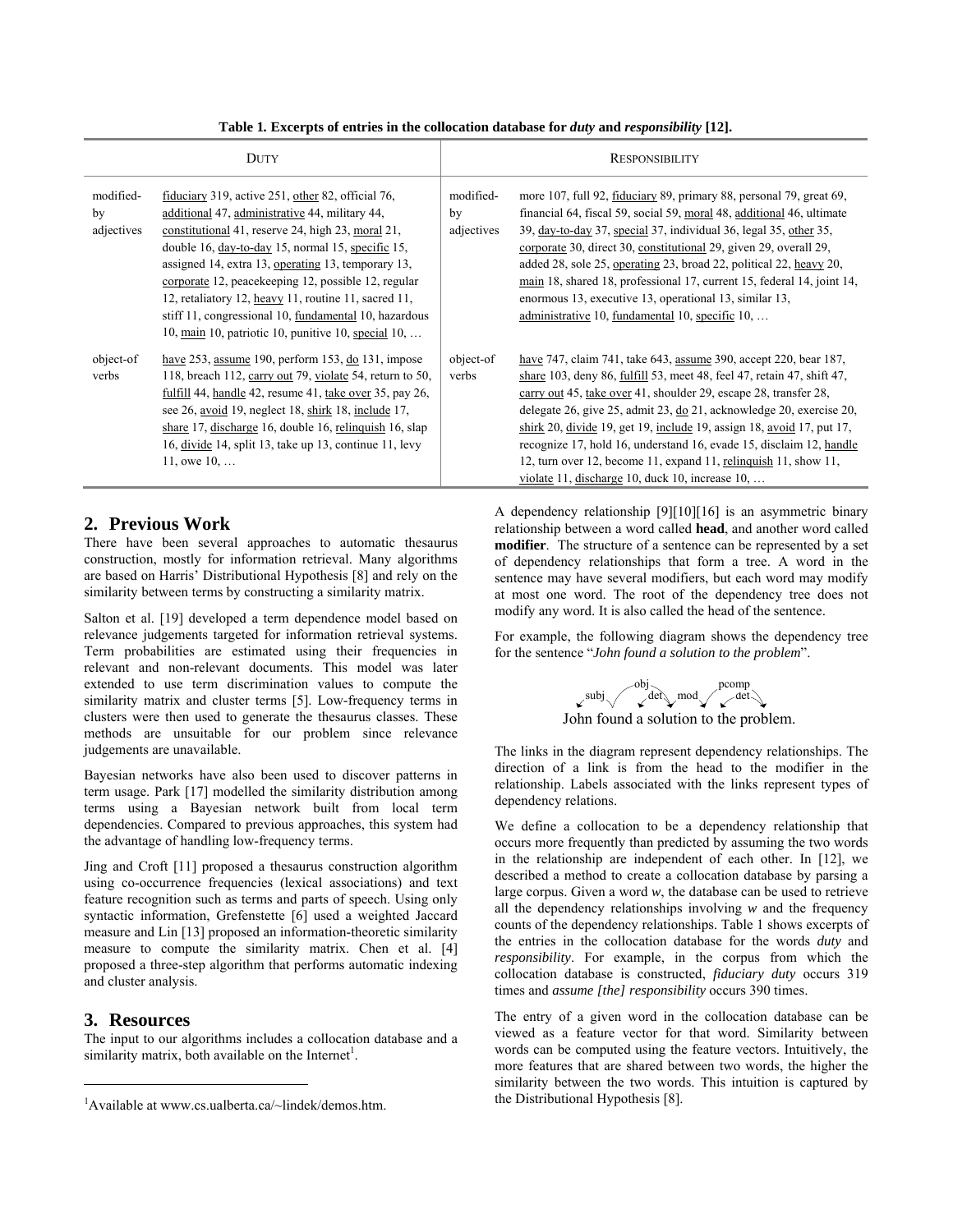**Table 2. The top 20 most similar words of** *duty* **and** *eat* **as given by (Lin, 1998b).** 

| WORD        | SIMILAR WORDS (WITH SIMILARITY SCORE)                                                                                                                                                                                                                                                                                                                              |
|-------------|--------------------------------------------------------------------------------------------------------------------------------------------------------------------------------------------------------------------------------------------------------------------------------------------------------------------------------------------------------------------|
| <b>DUTY</b> | responsibility $0.182$ , obligation $0.138$ , job $0.127$ ,<br>post 0.121, function 0.121, task 0.119, role 0.116,<br>assignment $0.114$ , requirement $0.109$ , tariff $0.109$ ,<br>mission $0.109$ , position $0.108$ , restriction $0.103$ ,<br>procedure 0.101, tax 0.101, salary 0.100, fee 0.099,<br>training $0.097$ , commitment $0.096$ , penalty $0.095$ |
| <b>EAT</b>  | cook 0.127, drink 0.108, consume 0.101, feed 0.094,<br>taste 0.093, like 0.092, serve 0.089, bake 0.087,<br>sleep 0.086, pick 0.085, fry 0.084, freeze 0.081,<br>enjoy 0.079, smoke 0.078, harvest 0.076, love 0.076,<br>chop 0.074, sprinkle 0.072, Toss 0.072, chew 0.072                                                                                        |

Features of words are of varying degree of importance. For example, while almost any noun can be used as object of *include*, very few nouns can be modified by *fiduciary*. Two words sharing the feature *object-of-include* is less indicative of their similarity than if they shared the feature *modified-by-fiduciary*. The similarity measure proposed in [13] takes this into account by computing the mutual information between two words involved in a dependency relationship.

Using the collocation database, Lin [13] used an unsupervised method to construct a similarity matrix. Given a word *w*, the matrix returns a set of similar words of *w* along with their similarity to *w*. For example, the 20 most similar words of *duty*  and *eat* are shown in Table 2.

#### **4. Unsupervised Induction of Semantic Classes**

The data in the collocation database can be viewed as a collection of feature vectors. Each unique word corresponds to a vector and each distinct dependency relationship that involves the word corresponds to a feature. For the newspaper corpus used in our experiments, we collected over 146,290 unique words and 20,173,092 features (1,639,996 unique). Although there are many clustering algorithms that take feature vectors as input, none seems to be able to handle the high dimensionality and the large number of elements.

#### **4.1 CLIMAX**

To deal with such a large set of data in a high-dimensional space, our approach is to break up the large set into many small (e.g. up to 20) subsets, which may overlap. We first use CLIMAX, a heuristic maximal-clique algorithm, to find clusters for each subset. We then apply the UNICON algorithm (Section 4.2) to merge and cluster the non-overlapping clusters returned by CLIMAX.

Figure 1 outlines the CLIMAX algorithm. In Step 1, a sequential greedy heuristic  $\lceil 3 \rceil$  is used to compute  $C_e$  since finding the maximum clique is an NP-complete problem [2]. Because we use a heuristic and, more importantly, since we limit the number elements to be clustered at any given point, the maximum-cliquebased clustering algorithm can be executed efficiently. For example, in our experiments, the set *E* contained about 20,000

| Input:  | A similarity matrix M for a list of elements E and a<br>number $n$ .                                                                                                                                        |
|---------|-------------------------------------------------------------------------------------------------------------------------------------------------------------------------------------------------------------|
|         | <b>Step 1:</b> Extract a set of cliques for each element. A set of<br>elements is a clique if each element in the set is<br>among the top $n$ most similar to each other.                                   |
|         | For each element $e \in E$<br>$S_e \leftarrow e$ and top <i>n</i> most similar elements to <i>e</i><br>$C_e$ $\leftarrow$ collection of maximal cliques in $S_e$<br>$C \leftarrow \bigcup C_e$<br>$e \in F$ |
| Step 2: | Sort the collection of cliques in $C$ in descending<br>order of clique size and average similarity among<br>clique members.                                                                                 |
|         | <b>Step 3:</b> Remove cliques in C that have overlap with higher<br>ranked cliques.                                                                                                                         |
|         | <b>Output:</b> A list of clusters.                                                                                                                                                                          |

**Figure 1***.***CLIMAX algorithm.** 

words. Step 1 took less than a minute to run on a Pentium III 700Mhz processor.

## **4.2 UNICON**

The output of CLIMAX is a set of small clusters. Many of them are closely related. For example, two of the clusters returned by CLIMAX are:

| (Ng34                          |          |
|--------------------------------|----------|
| "Harvard University"           | 0.610996 |
| Harvard                        | 0.482834 |
| "Stanford University"          | 0.469302 |
| "University of Chicago"        | 0.454686 |
| "Columbia University"          | 0.44262  |
| "New York University"          | 0.436737 |
| "University of Michigan"       | 0.43055  |
| "Yale university"              | 0.416731 |
| MIT                            | 0.414907 |
| "University of Pennsylvania"   | 0.384016 |
| "Cornell University"           | 0.333958 |
|                                |          |
|                                |          |
| (Nq184)                        |          |
| "University of Rochester"      | 0.525389 |
| "University of Miami"          | 0.466607 |
| "University of Colorado"       | 0.46347  |
| "Ohio State University"        | 0.430326 |
| "University of Florida"        | 0.398765 |
| "Harvard Medical School"       | 0.39485  |
| "University of North Carolina" | 0.394256 |
| "University of Houston"        | 0.371618 |
|                                |          |

*Nq34* and *Nq184* are automatically generated names for the clusters. The number after each word in the clusters is the similarity between the word and the centroid of that cluster.

The UNICON algorithm computes the centroids of the clusters and merges clusters whose centroids are very similar. The sets of clusters to be merged are identified by applying the CLIMAX algorithm to the similarity matrix of the centroids.

Figure 2 outlines UNICON, our algorithm for unsupervised induction of concepts.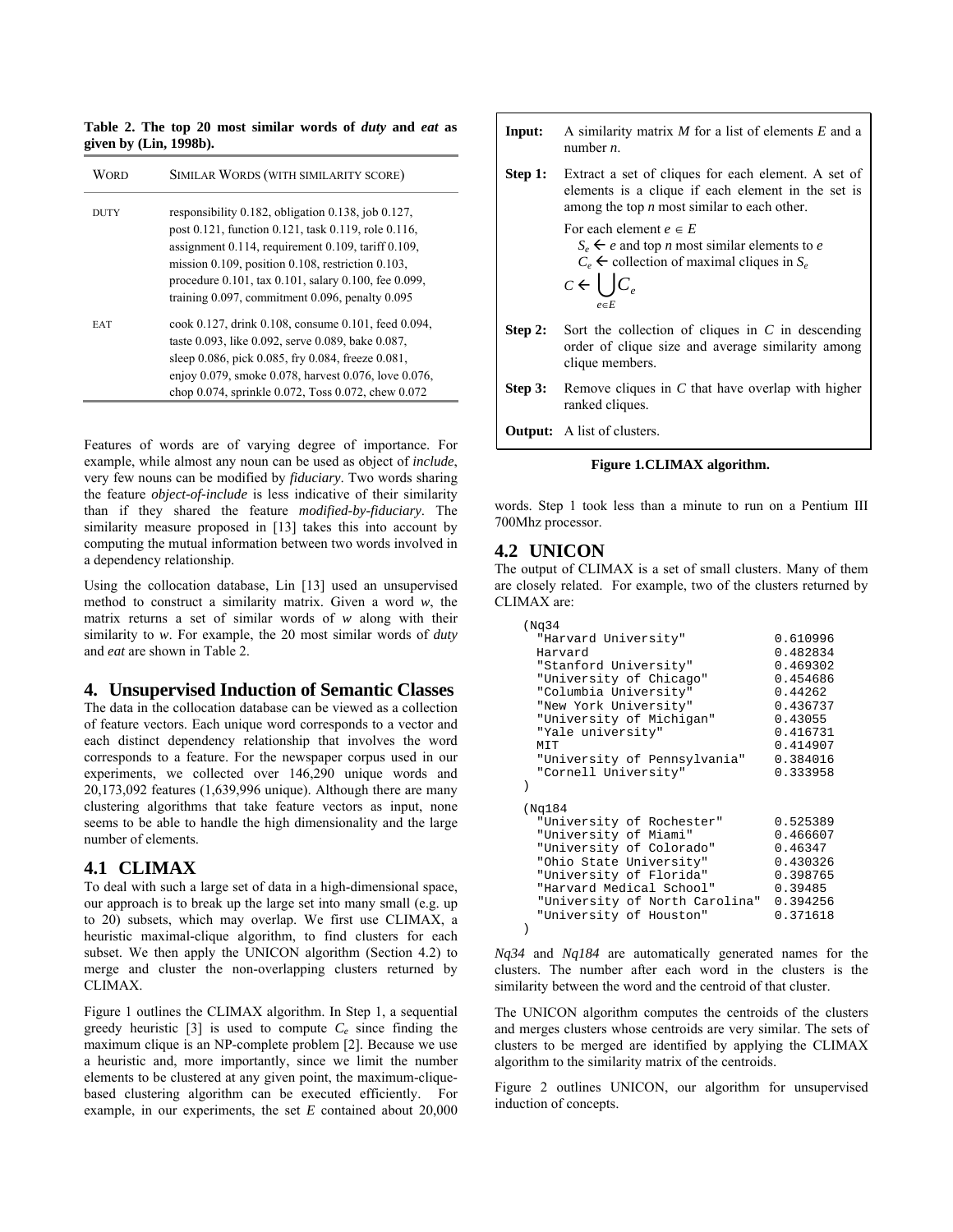| Input:  | A collocation database $D$ , a similarity matrix $M$ for<br>a list of words $E$ , and a number $n$ .                                                                                                                         |
|---------|------------------------------------------------------------------------------------------------------------------------------------------------------------------------------------------------------------------------------|
| Step 1: | $C \leftarrow CLIMAX(M, E, n)$ .                                                                                                                                                                                             |
| Step 2: | For each cluster $c \in C$ , compute its centroid.                                                                                                                                                                           |
| Step 3: | Compute the similarity matrix $M'$ between all<br>centroids using (Lin, 1998b).                                                                                                                                              |
| Step 4: | $S \leftarrow CLIMAX(M', C, n)$ , where S is a collection of<br>subsets of C. Each subset is a cluster of clusters.                                                                                                          |
| Step 5: | For each element in $S$ , remove the clusters from $C$<br>that belong to the element and create a new cluster<br>in $C$ that is the union of these clusters.                                                                 |
| Step 6: | Go to Step 2 unless $S$ is empty.                                                                                                                                                                                            |
| Step 7: | Compute the centroids of all the clusters in $C$ and<br>add them as pseudo-words in $D$ .                                                                                                                                    |
| Step 8: | Find all the similar words, above a certain threshold,<br>to the centroids using (Lin, 1998b) and add them to<br>the corresponding clusters and store their similarity<br>to the centroid.                                   |
| Step 9: | For each cluster $c$ in $C$ , remove each word from $c$<br>that has a similarity                                                                                                                                             |
|         | For each word $w$ in $C$<br>Find all clusters $w$ belongs to and the similarities to<br>the clusters.<br>Remove $w$ from clusters where its similarity is lower<br>than 90% of the highest similarity among all<br>clusters. |
|         | <b>Output:</b> $C$ , a list of clusters.                                                                                                                                                                                     |

**Figure 2***.* **UNICON algorithm.** 

In Step 2, we compute the centroid of each cluster. A centroid consists of a set of features obtained by averaging the features of the words in the cluster. The averages are weighed by the frequency of the words so that the centroid can be treated as a pseudo-word. We can then filter out those features whose mutual information is below a fixed threshold (0.5 was used in our experiments).

Sometimes, a very frequent word within a cluster may hijack the centroid (i.e. there is hardly any influence on the centroid from all other words). Consider the following cluster in the output of CLIMAX:

```
{degree, master's degree, doctorate, 
bachelor's degree, law degree, Ph.D., MBA, 
M.B.A.}
```
The word *degree* is much more frequent than the other words. Consequently, the centroid for this cluster represents a mixture of all different meanings of *degree*. After removing the word *degree*, the regenerated centroid represents academic degrees and has a higher total similarity to the members in the cluster.

In Step 2, we recompute the centroid after all possible removals of members of a cluster. If the total similarity between the

centroid and the members of the cluster decreases, the removed word is reinserted in the cluster. Then, in Step 3, the similarity matrix, *M*', is obtained by creating a new collocation database consisting of the centroids (pseudo-words). This matrix is used in Step 4 to determine which clusters should be merged.

After adding the centroids to the original collocation database in Step 7, we can use the features of the centroids to classify other words. The purpose of Step 8 is to expand the coverage of the clusters. For example, in one of our experiments, at the end of Step 6, the union of all clusters contains 5946 unique words. After Step 8, the number reaches 89,226. Many words added in Step 8 do not belong to a given cluster but nonetheless have a similarity to its centroid higher than a fixed threshold. For example, the word *pizza* is added to the cluster

{gin, bourbon, whiskey, vodka, rum, brandy, scotch}

because it shares the following features with the cluster:

```
producer-of, market-for, object-of-buy, 
object-of-enjoy, object-of-like, object-of-
market, object-of-order, object-of-sell, 
object-of-serve, …
```
# **4.3 Discussion**

#### *4.3.1 Thresholding*

One problem that plagued previous word similarity methods was that one always had to rely on an arbitrarily chosen threshold to determine similarity boundaries. In our approach, the responsibility of the threshold is reduced. If a very good cluster for a word *w* is found, it is used to remove membership of *w* from other clusters to which it is less similar. For example, *pizza* has the highest similarity to the cluster:

```
{sandwich, hamburger, hot dog}
```
Consequently, *pizza* is removed from the *hard liquor* cluster seen in the previous section.

#### *4.3.2 Classifying unknown words*

To classify a previously unknown word into a cluster, we simply have to compare the feature vector for this word with the cluster centroids. For example, the centroid for the cluster of news agencies,

{adn, Tanjug, PAP, CTK, Xinhua, MTI, Prensa Latina, IRNA, Islamic Republic News Agency, Xinhua News Agency, Tehran Radio, Notimex, Yonhap, Press Association, Kyodo, Interfax, Excelsior},

contains features such as

*correspondent-for, object-of-monitor, objectof-quote, subject-of-report, modified-byofficial, modifies-news-service, modifiescommentary, modifies-news-agency, modifiedby-national, modified-by-state-run, …* 

When other words have many of these features, they can be classified as a news agency.

# *4.3.3 Handling low-frequency words*

Since the centroid of a cluster is computed by averaging the frequency counts of features of the members, the more important features for the cluster tend to have higher frequency counts and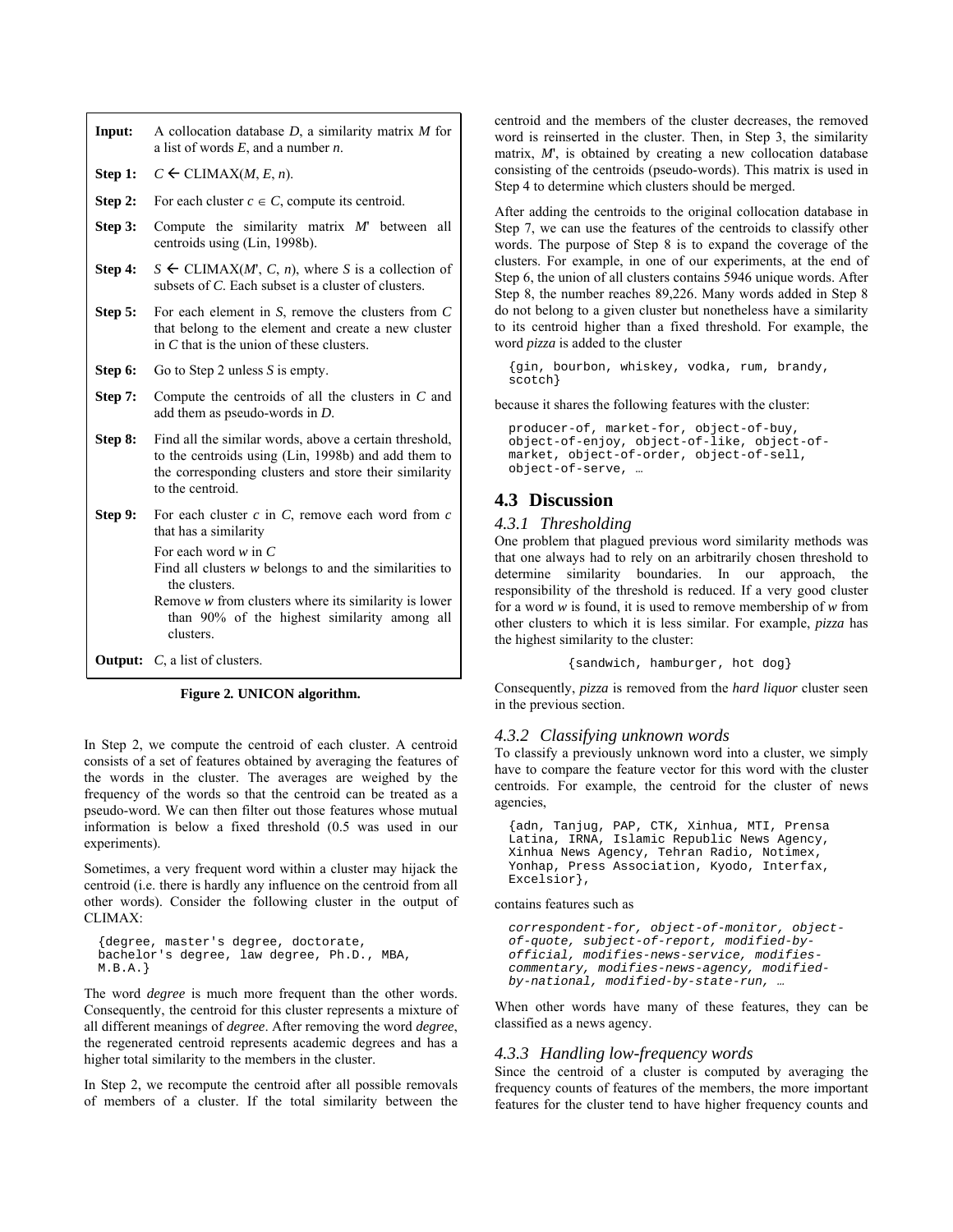mutual information. This makes it easier to deal with words that have a very small number of features. Consider the word *Venpres*<sup>2</sup> . It occurred in our corpus four times and has the following features:

```
subject-of-say, modified-by-news-agency, 
modified-by-official, modified-by-Venezuelan, 
modified-by-the
```
The top ten similar words of *Venpres* obtained by [13] are:

```
State Statistical Institute 
State Statistics Bureau 
Ministry for Economic Affairs 
DPA 
National Institute for Statistics 
National Steel Manufacturers Assoc. 
Bangladesh Sangbad Sangstha 
Statistics Department 
Central Bureau for Statistics 
Orbe
```
Only two of the similar words, *DPA* and *Orbe*, are news agencies. The other words have high similarity to *Venpres* because they have the features s*ubject-of-say* and *modified-by-the*. When comparing the similarity between *Venpres* and all centroids, the most similar cluster is the *news agency* cluster shown in the previous subsection.

#### **5. Experimental Results**

In this section, we describe our test data and present an evaluation of our system.

#### **5.1 Test Data and Experimental Set-up**

We used two corpora for evaluating UNICON: *NEWS* consisting of a 1GB general newspaper corpus and *MEDLINE* consisting of a 54-million word corpus of Medline abstracts. We used Minipar<sup>3</sup>, a descendent of Principar [14], to parse both corpora at a speed of about 500 words per second on a PIII-750 with 500MB memory. Table 3 shows the running-time of the algorithm (not including the construction time for the collocation database and word similarity matrix) and some results from our UNICON algorithm.

# **5.2 Evaluation of Centroids**

We evaluate the capacity of the UNICON algorithm to classify words into existing clusters and the quality of the cluster centroids. We sorted the words in the *NEWS* and *MEDLINE*  corpora that occurred a minimum of 100 times and selected every 150<sup>th</sup> (for *NEWS*) and every 75<sup>th</sup> (for *MEDLINE*) word. For each test word, we computed the similarity between it and all the clusters. Up to two of the most similar clusters were extracted. Each cluster is represented by up to 5 words in the cluster. We then gave the output to human judges for evaluation. Below is a sample of the test data given to judges.

*Word:* bay *Cluster*: {River lake creek ocean stream} *Word:* angel *Cluster*: {Giants A's dodger warrior brave}

 $\overline{a}$ 

#### **Table 3. Description of our experiments with the** *NEWS* **and**  *MEDLINE* **corpus.**

|                                          | <b>NEWS</b> | MED       |
|------------------------------------------|-------------|-----------|
| Running-Time                             | 4 hours     | 6.5 hours |
| Iterations of Steps $2 - 6$ in Figure 3  | 6           |           |
| Number of words after Step 6 in Figure 3 | 5927        | 7375      |
| Number of words in the output clusters   | 89114       | 221655    |
| Total number of clusters                 | 1003        | 1094      |

Two judges inspected the *NEWS* corpus. For the *MEDLINE* corpus, two medical doctors performed the evaluation as a team. Each evaluator assigned a score between 1 and 5. Below, we describe each classification and provide an example.

1. The cluster is non-sensical and no determination for the test word may be made.

*Word:* unevenness *Cluster*: {Certfs, running time, cooling-off}

2. The test word does not fit well in the cluster.

*Word:* Rose *Cluster:* {Price, sale, growth, profit, rate}

3. Undecided

*Word:* spray<br>*Cluster:* {oil, *Cluster:* {oil, crude oil, gas gasoline, natural gas}

4. The test word fits with the general sense of the cluster.

```
Word: inheritance 
Cluster: {reimbursement, refund, 
         compensation}
```
5. The test word fits perfectly with the cluster.

```
Word: Seattle 
Cluster: {St. Louis, Kansas City, Cleveland, 
         Cincinnati, Pittsburgh}
```
The judges also had another category for unknown examples. Table 4 illustrates the result of the experiment. The average difference is the average absolute difference between each classification from the two human judges.

In our experiments, 913 concepts were induced by UNICON. Table 5 shows three of them. The first column contains the pseudo-words representing the names of the concepts and the third column shows the members of each concept. The members are listed in order of their similarity to the centroid of the clusters. For the sake of space, we omit the similarity values.

# **6. Conclusion and Future Work**

We presented an unsupervised algorithm, UNICON, for inducing a set of concepts. Our system addresses some of the limitations of previous distributional approaches. The main contributions of our algorithm are:

- we output a set of concepts instead of a similarity matrix;
- we are able to deal with a large number of elements in a high-dimension space;
- we are able to classify words with few features; and

<sup>&</sup>lt;sup>2</sup> Venpres is a Venezuelan news agency.

<sup>&</sup>lt;sup>3</sup>Available at www.cs.ualberta.ca/~lindek/minipar.htm.